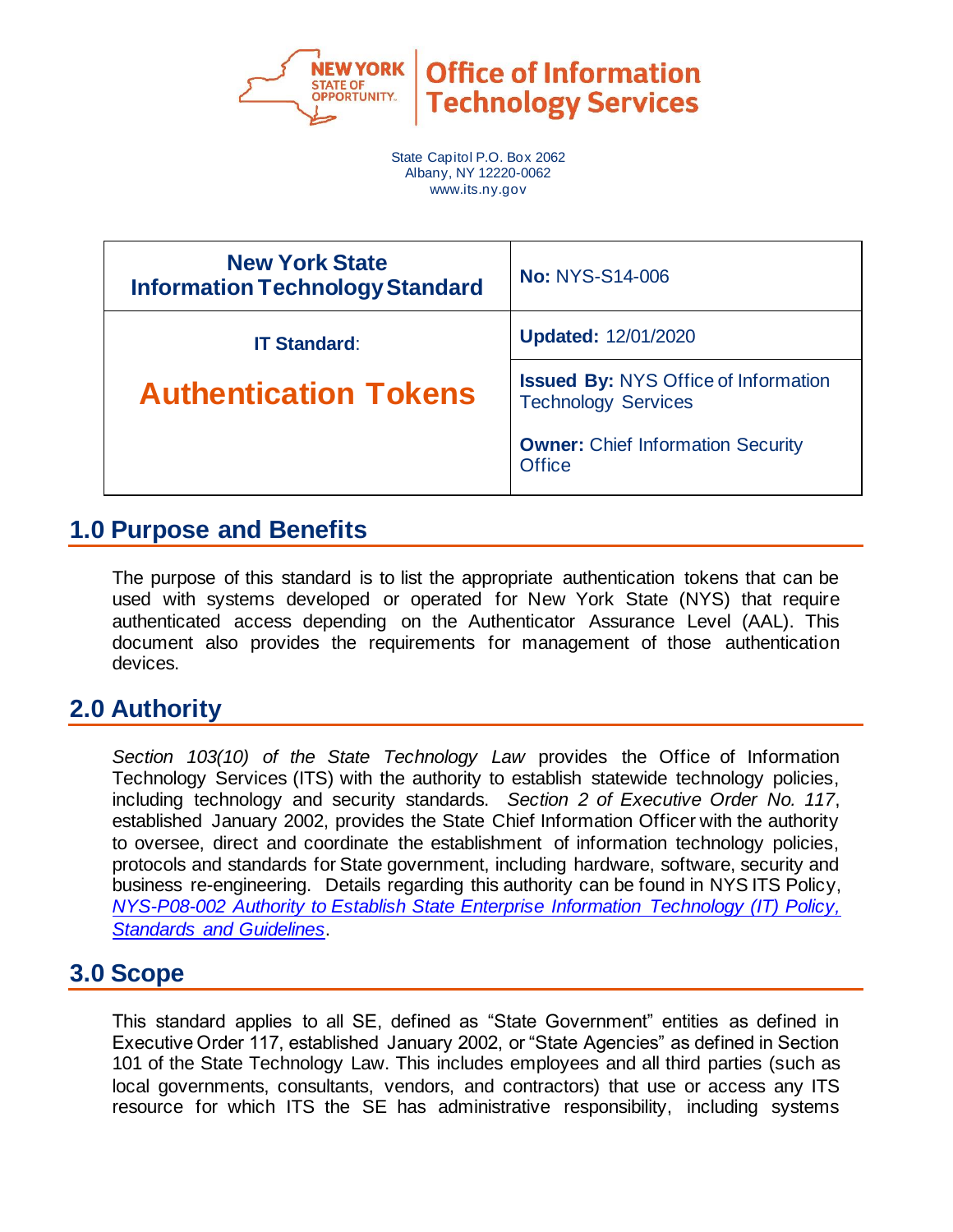managed or hosted by third parties on behalf of the ITS SE. While an SE may adopt a different standard, it must include the requirements set forth in this one.

This standard applies to authentication of individuals accessing NYS information technology systems for the purposes of conducting government business electronically.

## **4.0 Information Statement**

#### **4.1 Assurance Levels and Required Token Types**

The AAL of a system determines the degree of certainty required when authenticating a user. The following table describes the level of confidence associated with each AAL. These levels of assurance are consistent with those established by the US Federal Government for use by federal agencies.

| Authenticator Assurance Level (AAL) |                                                                                                                                                                                                                                                                                                                                                                                                                                                                                                                                                                                                                                                                                                                              |  |  |
|-------------------------------------|------------------------------------------------------------------------------------------------------------------------------------------------------------------------------------------------------------------------------------------------------------------------------------------------------------------------------------------------------------------------------------------------------------------------------------------------------------------------------------------------------------------------------------------------------------------------------------------------------------------------------------------------------------------------------------------------------------------------------|--|--|
| AAL1                                | Provides some assurance that the claimant controls an<br>"authenticator" bound to the subscriber's account. AAL1<br>requires either single-factor (e.g., password) or multi-<br>factor (e.g., password + token) authentication using a<br>wide range of available authentication technologies.<br>Successful authentication requires that the individual<br>logging in prove possession and control of the<br>authenticator through a secure authentication protocol as<br>defined in the NYS-S14-007 Encryption Standard.                                                                                                                                                                                                   |  |  |
| AAL <sub>2</sub>                    | Provides high confidence that the claimant controls<br>authenticator(s) bound to the subscriber's account. Proof<br>of possession and control of two distinct authentication<br>factors (multi-factor) is required<br>through<br>secure<br>authentication protocol(s). Approved cryptographic<br>techniques, as defined in the NYS-S14-007 Encryption<br>Standard, are required at AAL2 and above.                                                                                                                                                                                                                                                                                                                           |  |  |
| AAL3                                | Provides very high confidence that the claimant controls<br>authenticator(s) bound to the subscriber's account.<br>Authentication at AAL3 is based on proof of possession<br>of a key through a cryptographic protocol. AAL3<br>authentication must use a hardware-based cryptographic<br>authenticator and an authenticator that provides verifier<br>impersonation resistance; the same device may fulfill both<br>these requirements. To authenticate at AAL3, claimants<br>must prove possession and control of two distinct<br>authentication factors through secure authentication<br>protocol(s). Approved cryptographic techniques<br>as<br>defined in the NYS-S14-007 Encryption Standard, are<br>required at AAL3. |  |  |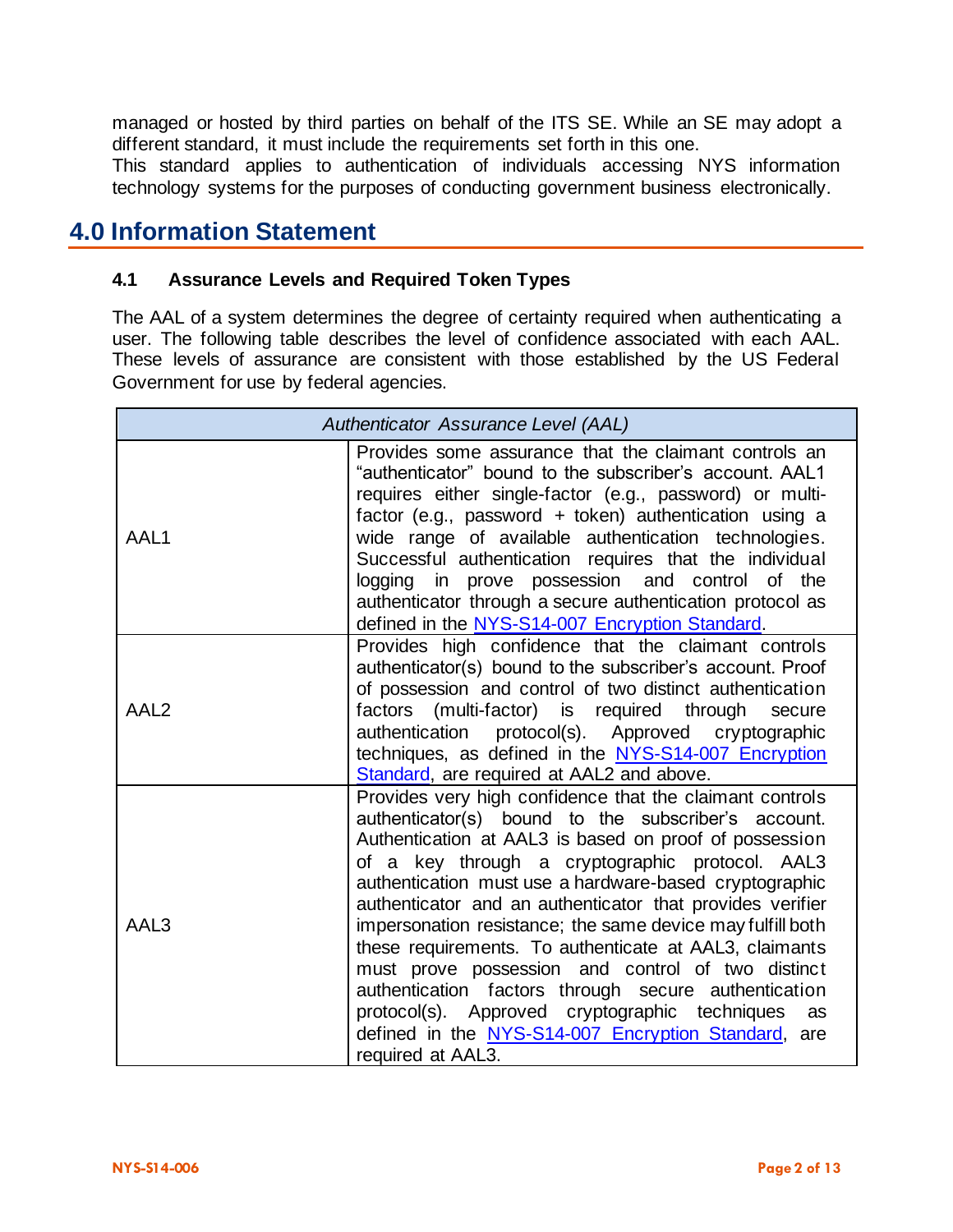SEs must follow the [Digital Identity Policy,](https://its.ny.gov/document/digital-identity-policy) NYS-P20-001 Digital Identity Policy, to determine the appropriate assurance level for their system. For token distribution requirements refer to the [Digital Identity](https://its.ny.gov/document/digital-identity-standard) Standard, NYS-S20-001 Digital Identity [Standard.](https://its.ny.gov/document/digital-identity-standard)

Each assurance level requires different authentication tokens which incorporate one or more authentication factors (i.e., something you know, something you have, and something you are). 1 requires a minimum of single factor authentication. AAL2 and 3 require multifactor authentication.

SEs must choose the appropriate token type(s) for their assurance level from Tables 1 or 21. Table 1 shows the maximum assurance level that can be achieved with a single token type.

| <b>Token Types</b>                                                         | AAL1 | AAL <sub>2</sub> | AAL3 |
|----------------------------------------------------------------------------|------|------------------|------|
| <b>Memorized Secret</b>                                                    | X    |                  |      |
| Look-up Secret                                                             | X    |                  |      |
| Out-of-Band Device                                                         | X    |                  |      |
| Single-Factor One-Time<br><b>Password Device</b><br>(Hardware or Software) | X    |                  |      |
| Single-Factor Cryptographic<br>Hardware or Software                        | X    |                  |      |
| Multi-Factor One-Time<br><b>Password Device</b><br>(Hardware or Software)  |      | X                |      |
| Multi-Factor Cryptographic<br>Software                                     |      | X                |      |
| Multi-Factor Cryptographic<br><b>Hardware Device</b>                       |      |                  | X    |

**Table 1: Single-token Options**

SEs may use multi-token authentication (i.e., a combination of tokens) to upgrade the overall level of assurance as depicted in Table 2.

<sup>&</sup>lt;sup>1</sup> Token descriptions can be found in  $Section 4.2 - Authentication Token Types$  $Section 4.2 - Authentication Token Types$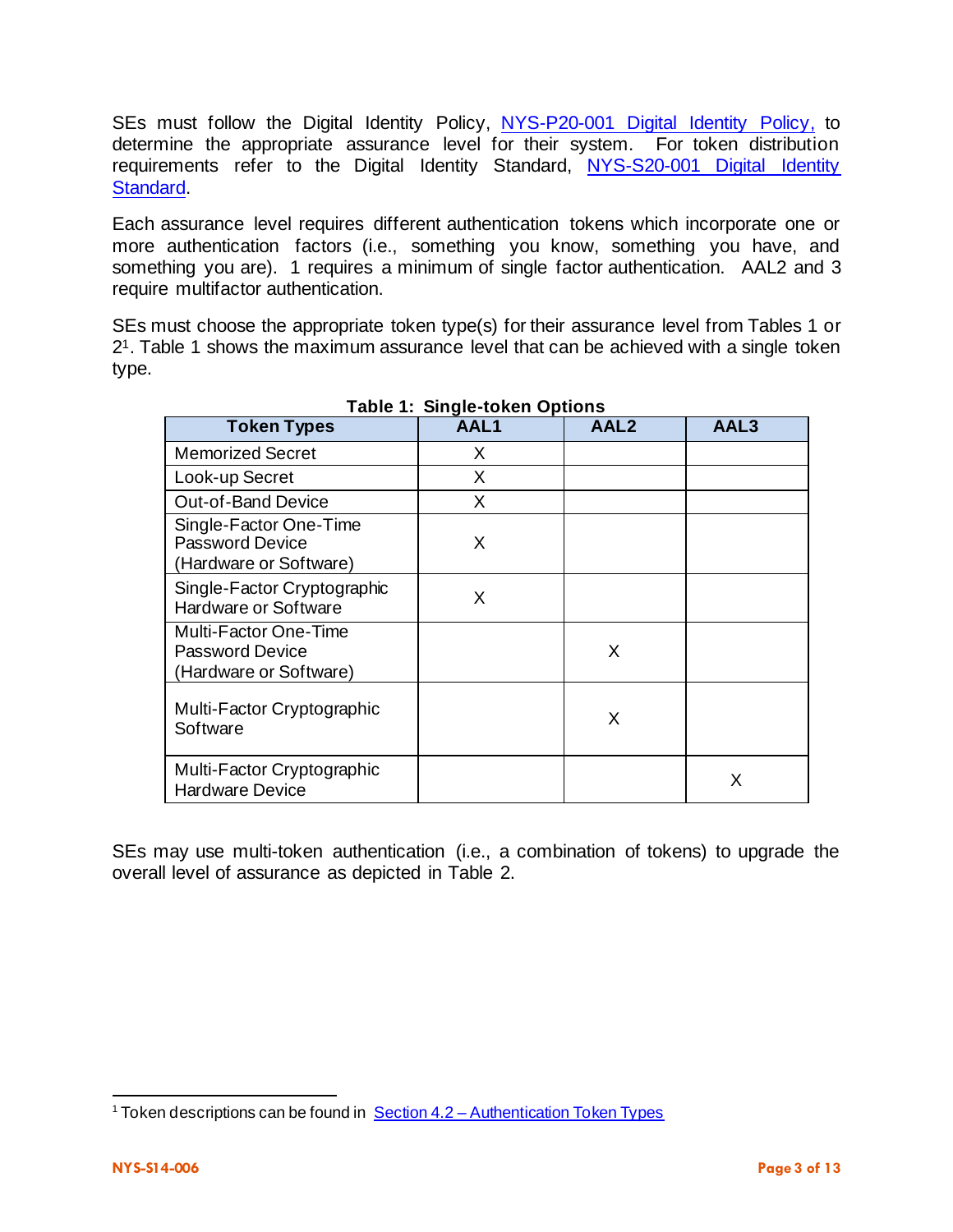| AAL <sub>2</sub>                                                                              |                                                                                  | AAL3 |                                                                                          |
|-----------------------------------------------------------------------------------------------|----------------------------------------------------------------------------------|------|------------------------------------------------------------------------------------------|
| AAL2 requires that a<br>combination of single-factor<br>authenticators must include a         | AAL 3 requires the use of one of the following<br>combination of authenticators: |      |                                                                                          |
| Memorized Secret token, and a<br>possession-based second factor                               | Single-Factor<br>Cryptographic Device                                            | &    | <b>Memorized Secret</b>                                                                  |
| from the following list:<br>Look-up Secrets                                                   | Multi-factor OTP<br>Device (hardware or<br>software)                             | &    | Single-Factor<br>Cryptographic Device                                                    |
| <b>Out-of-Band Device</b><br>Single-Factor One-Time<br>Password (OTP) Device<br>Single-Factor | Multi-Factor OTP<br>Device (hardware<br>only)                                    | &    | Single-Factor<br>Cryptographic<br>Software Authenticator                                 |
| Cryptographic Software<br>Single-Factor<br>Cryptographic Device                               | Single-Factor OTP<br>Device (hardware<br>only)                                   | &    | Multi-Factor<br>Cryptographic<br>Software Authenticator                                  |
|                                                                                               | Single-Factor OTP<br>Device (hardware<br>only)                                   | &    | Single-Factor<br>Cryptographic<br>Software Authenticator<br>& Memorized Secret           |
|                                                                                               |                                                                                  |      | Multi-Factor Cryptographic Hardware Device<br>(Meets AAL3 with one device - See Table 1) |

**Table 2: Multi-token Options**

## <span id="page-3-0"></span>**4.2 Authentication Token Types**

### **4.2.1 Memorized Secret Token**

A memorized secret token is something you know. Memorized secret tokens are typically character or numerical strings. Examples include: passwords, passphrases, and Personal Identification Numbers (PINs).

Typically, a memorized secret token is used on its own for AAL1. AAL2 and 3 **require** multi-factor authentication (MFA). When a memorized secret token is used as one of the factors in a multi-factor authentication solution, the token requirements at the associated AAL apply.

The following table addresses the minimum requirements regarding memorized secret tokens. It is important to note that other requirements dictated by regulatory bodies (i.e., IRS for Federal Tax Information) may have different requirements. **An SE's relevant compliance domains should be consulted to address the authentication needs of a system.**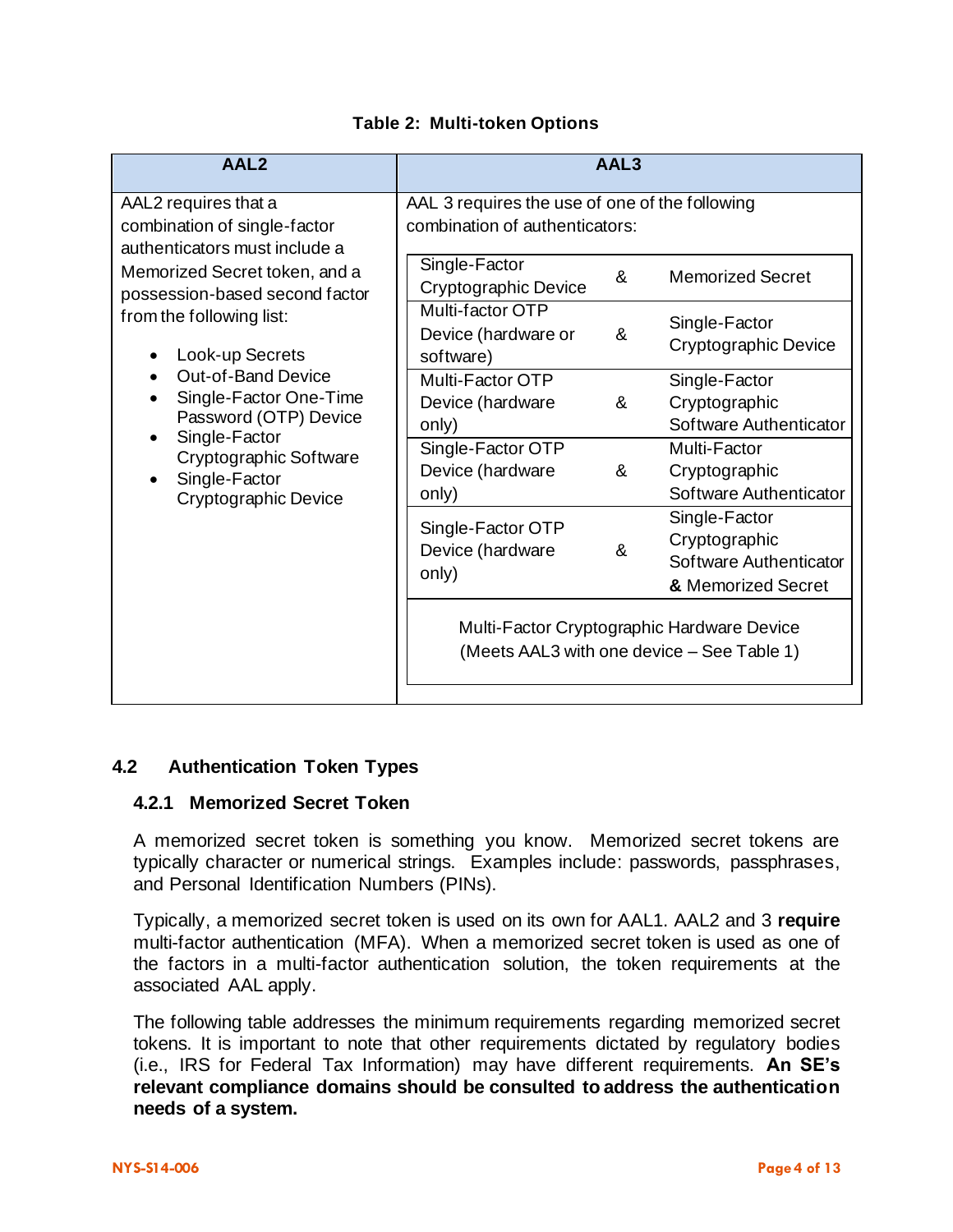| <b>Memorized Secret</b><br><b>Management Standard</b> | <b>Description</b>                                                                                                                                                   | <b>Requirement</b>                                                                                                                                                                |
|-------------------------------------------------------|----------------------------------------------------------------------------------------------------------------------------------------------------------------------|-----------------------------------------------------------------------------------------------------------------------------------------------------------------------------------|
| Password Length<br>(Minimum)                          | The system enforced minimum<br>number of characters required for an<br>account password.                                                                             | <b>PW Only Account: 14</b><br>Characters - Encourage<br>passphrase use<br><b>MFA Account2: 8</b><br>Characters                                                                    |
| Password Length<br>(Maximum)                          | The system enforced maximum<br>number of characters in a valid<br>password                                                                                           | No limit, or maximum length<br>allowed based on system<br>constraints.                                                                                                            |
| <b>Password Composition</b>                           | The system enforced character<br>complexity of a valid password<br>(allowing or disallowing certain<br>characters types, or numbers of<br>certain characters types). | Allow all character types in a<br>password.<br><b>PW Only Account: Require</b><br>at least 1 non-alphabetical<br>character.<br><b>MFA Account: No</b><br>composition requirement. |
| Password Expiration                                   | The system enforced number of days<br>that a password remains valid (forces<br>a password change).                                                                   | 365 Days or upon indication<br>of account compromise.                                                                                                                             |
| Password Banning                                      | The system enforced check on new<br>password creation against an internal<br>deny list of known bad, weak, or<br>recently used passwords.                            | Top 20 or more common bad<br>passwords checked on new<br>password creation.<br><b>Previously Used PW List:</b><br>Last 5 or more.<br>Password Change Delay: 1<br>day or more.     |
| Password Hints (Login)                                | The system allowing user defined<br>password "hints" at login                                                                                                        | Not allowed.                                                                                                                                                                      |

|  |  |  |  |  | Table 3: Memorized Secret Token Minimum Requirements |
|--|--|--|--|--|------------------------------------------------------|
|--|--|--|--|--|------------------------------------------------------|

 $2^2$  This requirement applies to accounts that implement a password as part of a multifactor authentication solution. For example, an account that uses a soft/hard token one-time password device, combined with a PIN, would require an 8 character PIN/password.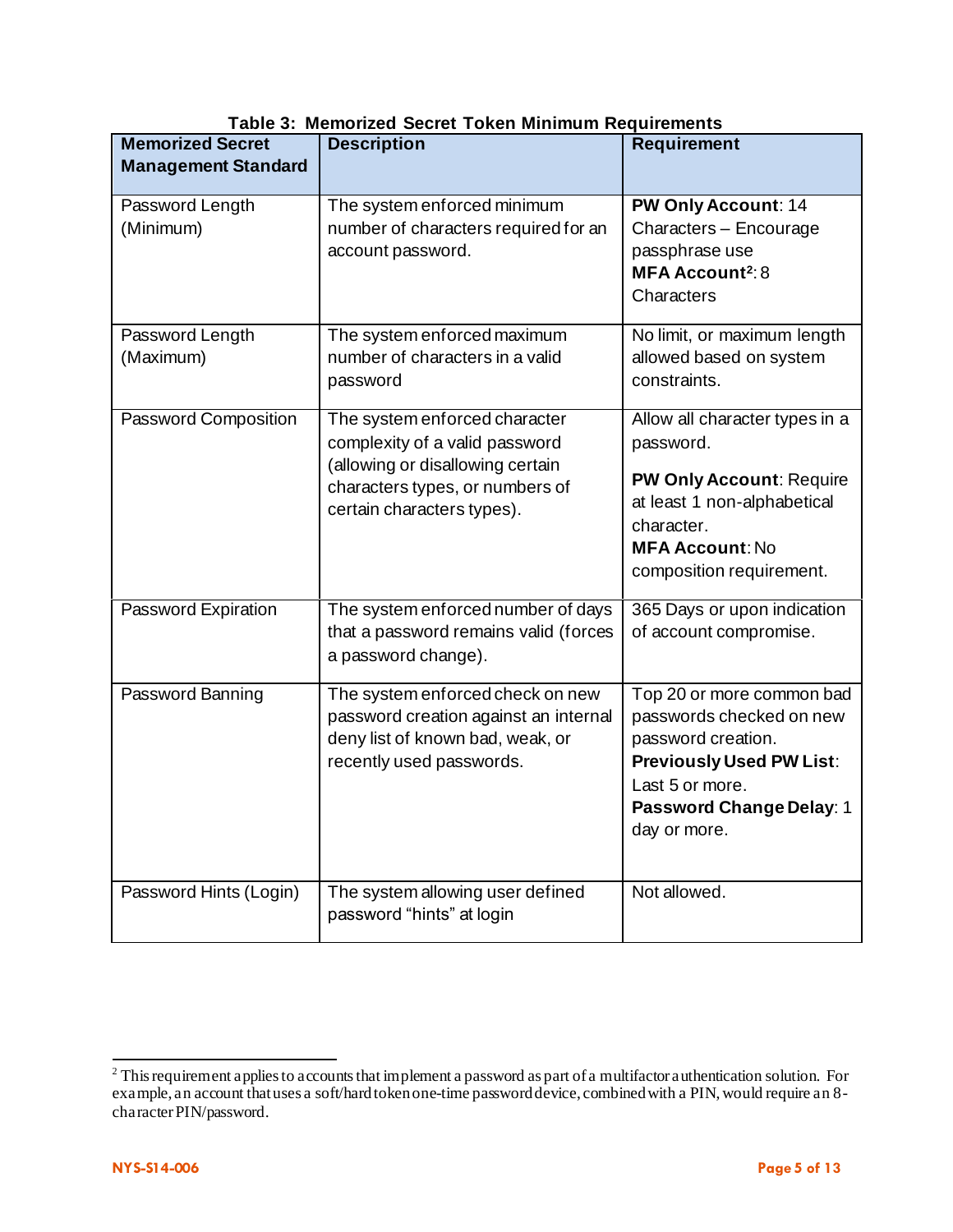### **Verifier Requirements**

Where memorized secret tokens are randomly chosen by the Credential Service Provider (CSP) or verifier (i.e. onboarding with temporary password), tokens must be at least 6 characters in length and use an approved random bit generator.

Table 4 includes optional features that can enhance user experience.

| <b>Memorized</b><br><b>Secret</b> | <b>MUNICIPAL CONTROL FUNCTI OPHOTAL INCODERNMENT CONTROL</b><br><b>Description</b>                   | <b>Recommendation</b>                                                                                                                       |  |
|-----------------------------------|------------------------------------------------------------------------------------------------------|---------------------------------------------------------------------------------------------------------------------------------------------|--|
| <b>Management Standard</b>        |                                                                                                      |                                                                                                                                             |  |
| Strength<br>Password<br>Indicator | This is a feature (typically a<br>$1 - 10$ measurement) that<br>shows the strength of a<br>password. | Provide some<br>form of<br>password<br>strength<br>indication on creation.                                                                  |  |
| Password Display                  | display<br>Allow<br>of<br>the<br>password the<br>user<br>is<br>entering.                             | <b>On Creation: Allow display</b><br>of the entire password<br><b>On Entry: Allow temporary</b><br>display of each character<br>as entered. |  |
| Password Manager                  | Use of external password<br>management products                                                      | Encouraged especially in<br>cases where users need to<br>manage strong passwords<br>for multiple accounts.                                  |  |
| Copy/Paste                        | Allowing<br>a cut/copied<br>password to be pasted into<br>a password field.                          | Only<br>facilitate<br>to<br>a<br>password<br>management<br>product usage.                                                                   |  |

**Table 4: Memorized Secret Token Optional Recommendations**

### **4.2.2 Look-Up Secrets**

A look-up secret is something you know, and a CSP/verifier has. It is either a physical or electronic record that stores a set of secrets shared between the user and CSP. An authenticator is used to look up the appropriate secret(s) needed to respond to a prompt from the verifier. An example is the use of a look-up secret as a "recovery key" for use when another authenticator is lost or malfunctions.

Look-up secrets are commonly used at AAL1. AAL2 and AAL3 require multifactor authentication. When combined with a memorized secret, the rules at AAL2 apply.

**Authenticator Requirements –** Look-up secrets must have at least 20 bits of entropy and must be distributed over a secure channel.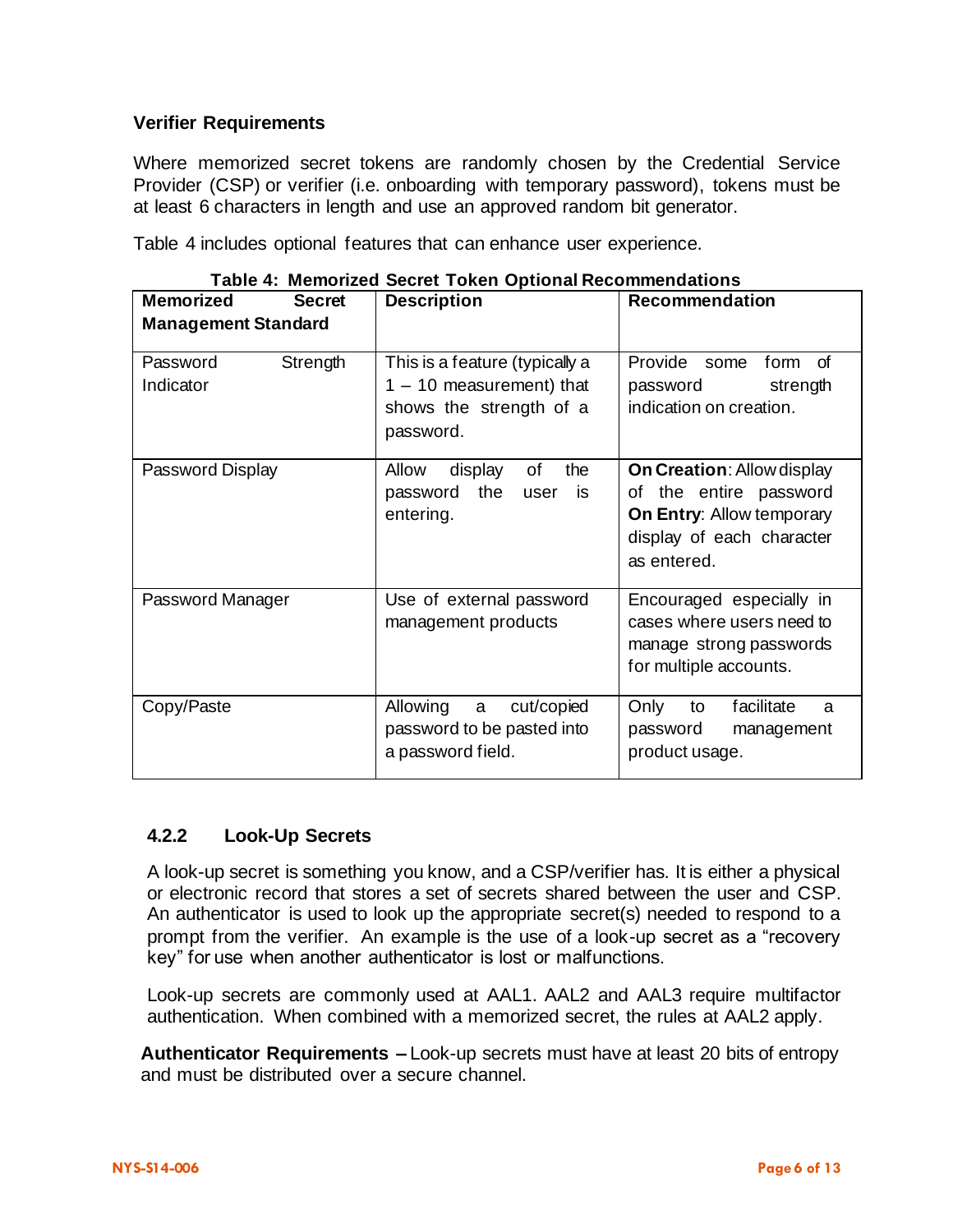|                                     | <b>Authenticator Assurance Levels</b> |                         |                                      |
|-------------------------------------|---------------------------------------|-------------------------|--------------------------------------|
|                                     |                                       | 2 <sup>3</sup>          | 3                                    |
| Number of stored pre-registered     |                                       |                         |                                      |
| knowledge tokens                    |                                       | <b>MFA Required</b>     |                                      |
| Number of correct pre-registered    | 5                                     |                         |                                      |
| knowledge tokens user needs to      |                                       |                         | This token type cannot be used alone |
| provide                             |                                       |                         | at these assurance levels without an |
| Minimum number of characters        | 4                                     | CISO approved exception |                                      |
| Account locked after x number of    | 5                                     |                         |                                      |
| consecutive failed attempts         |                                       |                         |                                      |
| Allow words from shared secret      | <b>No</b>                             |                         |                                      |
| questions to be used as the only    |                                       |                         |                                      |
| word/phrase of the answer           |                                       |                         |                                      |
| Allow the same shared secret answer | <b>No</b>                             |                         |                                      |
| for multiple questions              |                                       |                         |                                      |

**Table 5: Look-Up Secret Token (Shared Secret) Minimum Requirements**

## **4.2.3 Out-of-Band (OOB) Token**

OOB tokens are something you have. They are a combination of a physical device (e.g., cellular phone, PDA, pager, land line) and a secret that is transmitted to the device over a distinct communications channel, by a verifier for one-time use.

An example of an OOB token would be a user logging into a website and receiving a text message or phone call on their cellular phone (pre-registered with the Credential Service Provider (CSP) during the registration phase) with a random authenticator to be presented as part of the electronic authentication protocol. E-mail cannot be used to transmit the random authenticator for the OOB device.

**Authenticator Requirements** - The device must be possessed and controlled by the user and uniquely addressable. The authenticator must establish a separate channel with the verifier to retrieve the out-of-band secret or authentication request. The secondary channel is considered out-of-band (even if it terminates on the same device) if the device does not leak information from one channel to the other without authorization from the claimant.

Use of the Public Switched Telephone Network (PSTN) is restricted unless the preregistered telephone number in use is associated with a specific physical device. Changing the pre-registered telephone number is equivalent to the binding of a new authenticator and should follow applicable requirements. Voice Over Internet Protocol (VOIP) or email, must not be used for OOB authentication.

<sup>3</sup>When using a multi-factor solution for AAL2 or AAL3, as required, and one of the factors is a pre-registered knowledge token then AL2 standards apply.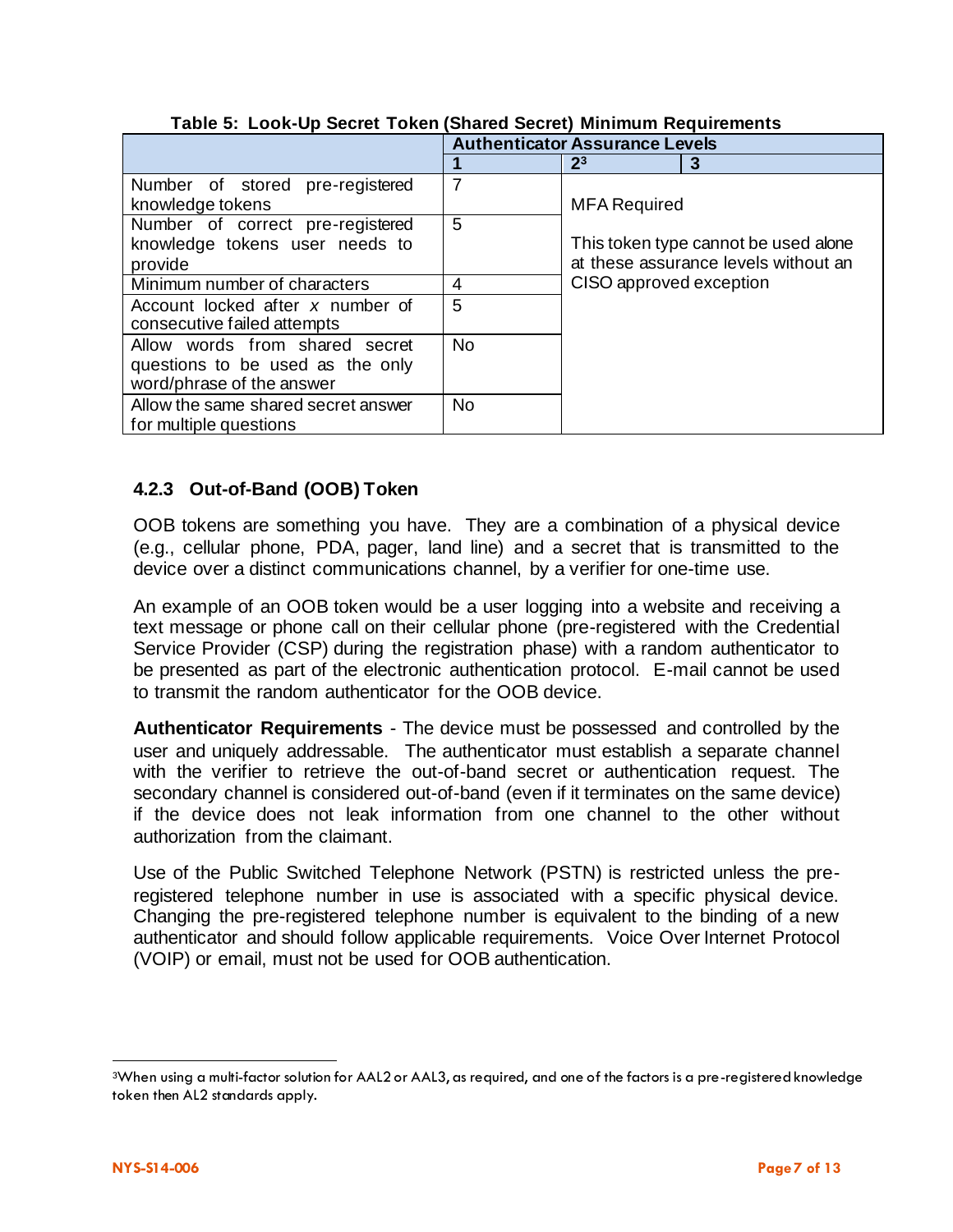**Token Requirements** - The token must be possessed and controlled by the user, uniquely addressable and must support communication over a channel/protocol that is separate from the primary channel/protocol for e-authentication.

Uniquely addressable means that the token can be addressed by a unique characteristic (e.g., phone number).

When accessing an application via a mobile device and using a virtual phone and communications management system (i.e., Google Voice), then that mobile device will not be viable as an OOB token as there is no separate channel/protocol for communication of the random authenticator.

A limitation with the use of OOB tokens is that if the device is infected, even if the communication occurs over a separate channel/protocol, both forms of authentication (application access and receipt of token) are compromised and all communication is therefore un-trusted.

**Verifier Requirements** – The maximum time-period that an OOB token can exist is 10 minutes and it can only be used once. The verifier-generated secret must have at a minimum 20 bits of entropy, however any authentication secret that has less than 64 bits of entropy must limit the number of failed authentication attempts to no more than 100.

#### **4.2.4 Single Factor (SF) Cryptographic Device**

SF cryptographic devices are something you have. It is a hardware device that performs cryptographic operations on input provided to the device. It does not require a second factor. Generally, it is a signed message. An example would be a Secure Socket Layer/Transport Layer Services (SSL/TLS) certificate.

**Authenticator Requirements** – The cryptographic modules used shall be validated at FIPS 140-2, Level 1 or higher. Products validated under subsequent versions of FIPS 140 are also acceptable.

**Verifier Requirements** – The input (e.g., a nonce or challenge) to generate the token has at least 64 bits of entropy and shall either be unique over the authenticator's lifetime, or statistically unique using an approved random bit generator. Verification must use approved cryptography.

#### **4.2.5 Single-Factor (SF) One-Time Password (OTP) Device**

SF OTP devices are something you have. This category includes hardware devices and software-based OTP generators installed on devices such as mobile phones. This device has an embedded secret that is used as the seed for generation of OTPs and does not require activation through a second factor. Authentication is accomplished by providing an acceptable OTP and thereby proving user possession and control of the device. The device is used each time authentication is required.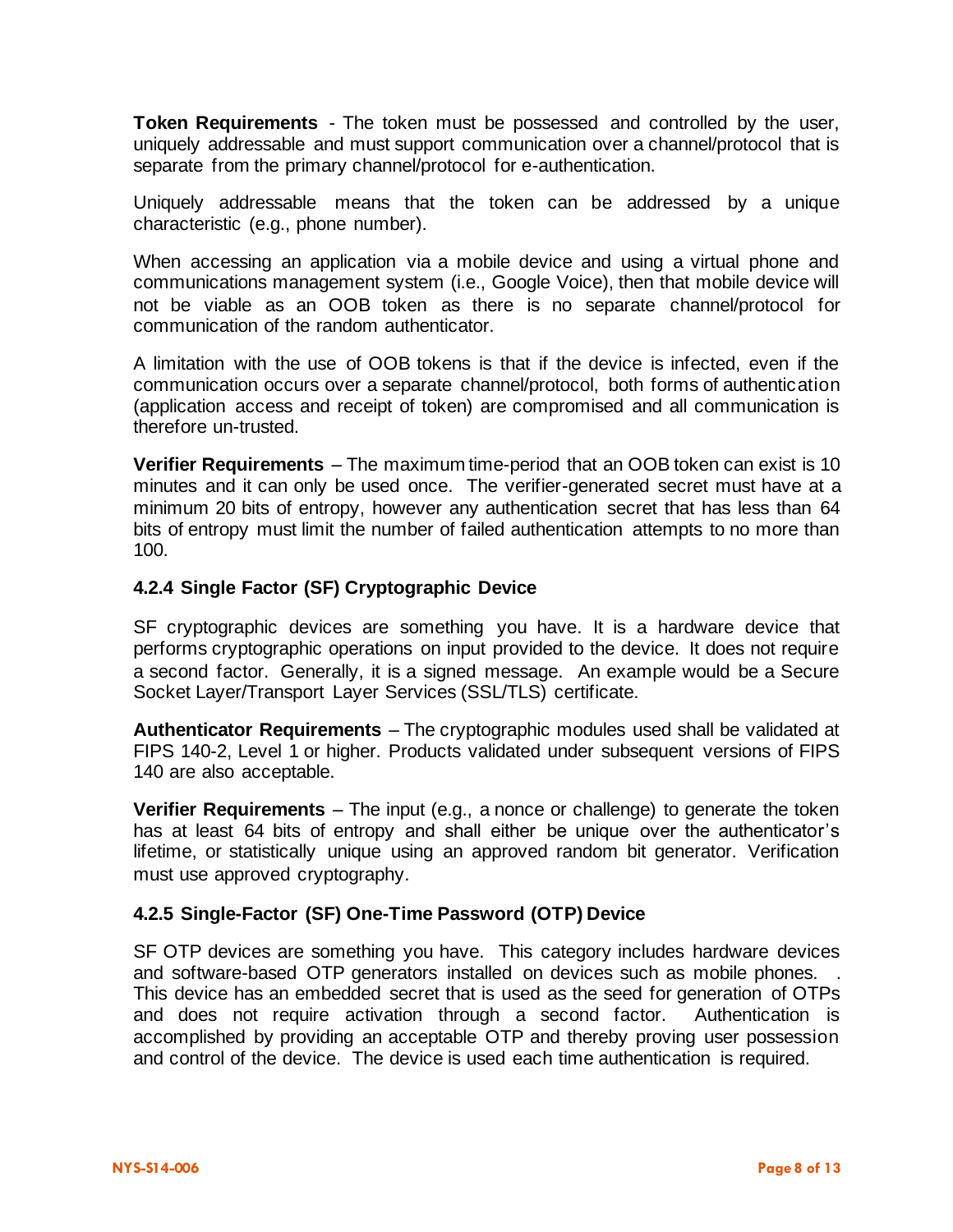Examples include key fob tokens, or software-based OTP generator. A user attempts to log into a website and provides a token generated code or OTP.

**Authenticator Requirements** – An approved block cipher or hash function to combine a symmetric key stored on the device with a nonce to generate an OTP must be used. The nonce may be a date and time or a counter generated on the device.

**Verifier Requirements** - The OTP shall have a limited lifetime, with a maximum of 2 minutes. The cryptographic module performing the verifier functions shall be validated at FIPS 140-2 Level 1 or higher. Products validated under subsequent versions of FIPS 140 are also acceptable.

#### **4.2.6 Multi-Factor (MF) Software Cryptographic Token**

A MF software cryptographic token is something you have, and it must be unlocked by either something you know or something you are. It is a cryptographic key that is stored on a disk or some other "soft" media and must be unlocked through a second factor of authentication separate from the authentication factor used to access the disk or other "soft" media.

Authentication is accomplished by proving possession and control of the key. The token is highly dependent on the specific cryptographic protocol, but it is generally some type of signed message.

An example would be a private cryptographic certificate that is unlocked by a passphrase that is separate from that which unlocks the device on which the certificate is stored. The certificate deployed on the user's workstation (something you have) in combination with a passphrase (something you know) provides multi-factor authentication. The password to access the device cannot automatically unlock the certificate.

**Authenticator Requirements** - The cryptographic module shall be validated at FIPS 140-3 Level 1 or higher. Products validated under subsequent versions of FIPS 140 are also acceptable. Each authentication shall require entry of the password or other activation data and the unencrypted copy of the authentication key shall be erased after each authentication.

**Verifier Requirements** – Verifier generated token input (e.g., a nonce or challenge) has at least 64 bits of entropy.

### **4.2.7 Multi-Factor (MF) One-Time Password (OTP) Device**

A MF OTP device is something you have, and it must be unlocked by either something you know or something you are. It is a hardware and software-based device that generates OTPs for use in authentication and which must be unlocked through a second factor of authentication. The second factor of authentication may be achieved through an integral entry pad, an integral biometric (e.g., fingerprint) reader or a direct computer interface (e.g., USB port).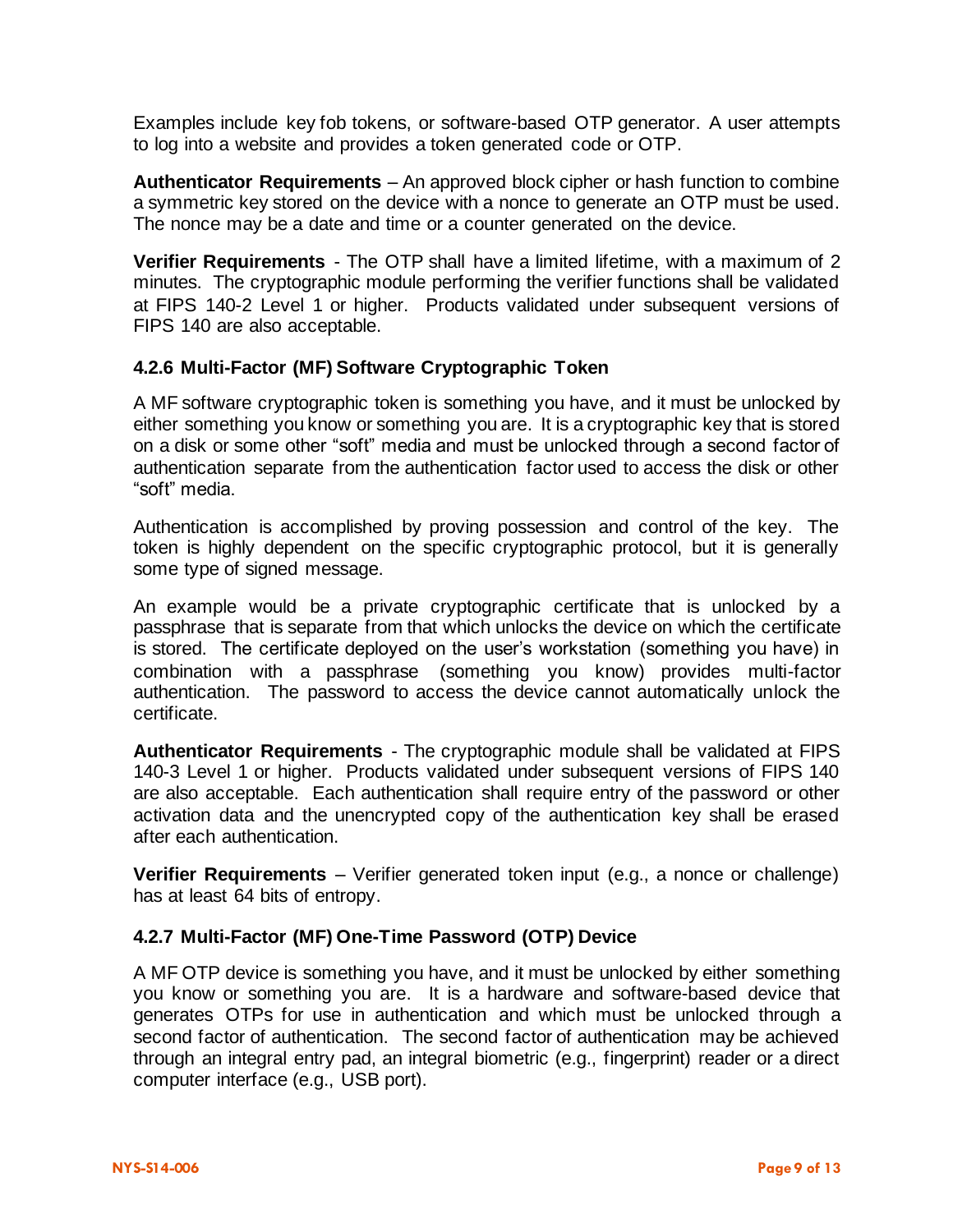The OTP is typically displayed on the device and manually input to the verifier as a password, although direct electronic input from the device to a computer is also allowed.

An example would be a key fob token in combination with a PIN. A user attempts to log into a website and provides a user-defined PIN (established when the token was assigned) and a token generated code. The combination of the PIN and token generated code is referred to as a passcode.

**Authenticator Requirements** - The cryptographic module shall be validated at FIPS 140-2 Level 2 or higher with the token itself meeting physical security at FIPS 140-2 Level 3 or higher. This means the token is tamper proof; it can't be broken open to reverse engineer or get a seed value, etc. Products validated under subsequent versions of FIPS 140 are also acceptable. Refer to the [NYS-S14-007 Encryption](https://its.ny.gov/document/encryption-standard)  [Standard](https://its.ny.gov/document/encryption-standard) for additional information.

The OTP must be generated using an approved block cipher or hash function to combine a symmetric key stored on a personal hardware device with a nonce to generate an OTP. The nonce may be a date and time or a counter generated on the device. Each authentication shall require entry of a password or other activation data through an integrated input mechanism.

**Verifier Requirements** - The OTP shall have a limited lifetime, with a maximum of 2 minutes.

### **4.2.8 Multi-Factor (MF) Cryptographic Device**

A MF cryptographic device is something you have, and it must be unlocked by either something you know or something you are. It is a hardware device that contains a protected cryptographic key that must be unlocked through a second authentication factor.

Authentication is accomplished by proving possession of the device and control of the key. The token is highly dependent on the specific cryptographic device and protocol, but it is generally some type of signed message. For example, in Transport Layer Services (TLS), there is a "certificate verify" message. An example would be an ATM card.

**Authenticator Requirements** - Cryptographic module shall be FIPS 140-2 validated, Level 2 or higher; with the token itself meeting physical security at FIPS 140-2 Level 3 or higher. This means the token is tamper proof; it can't be broken open to reverse engineer or get a seed value, etc. Products validated under subsequent versions of FIPS 140 are also acceptable.

Entry of a password, PIN, or biometric is required to activate the authentication key. The export of authentication keys is not allowed.

**Verifier Requirements** – Verifier generated token input (e.g., a nonce or challenge) has at least 64 bits of entropy.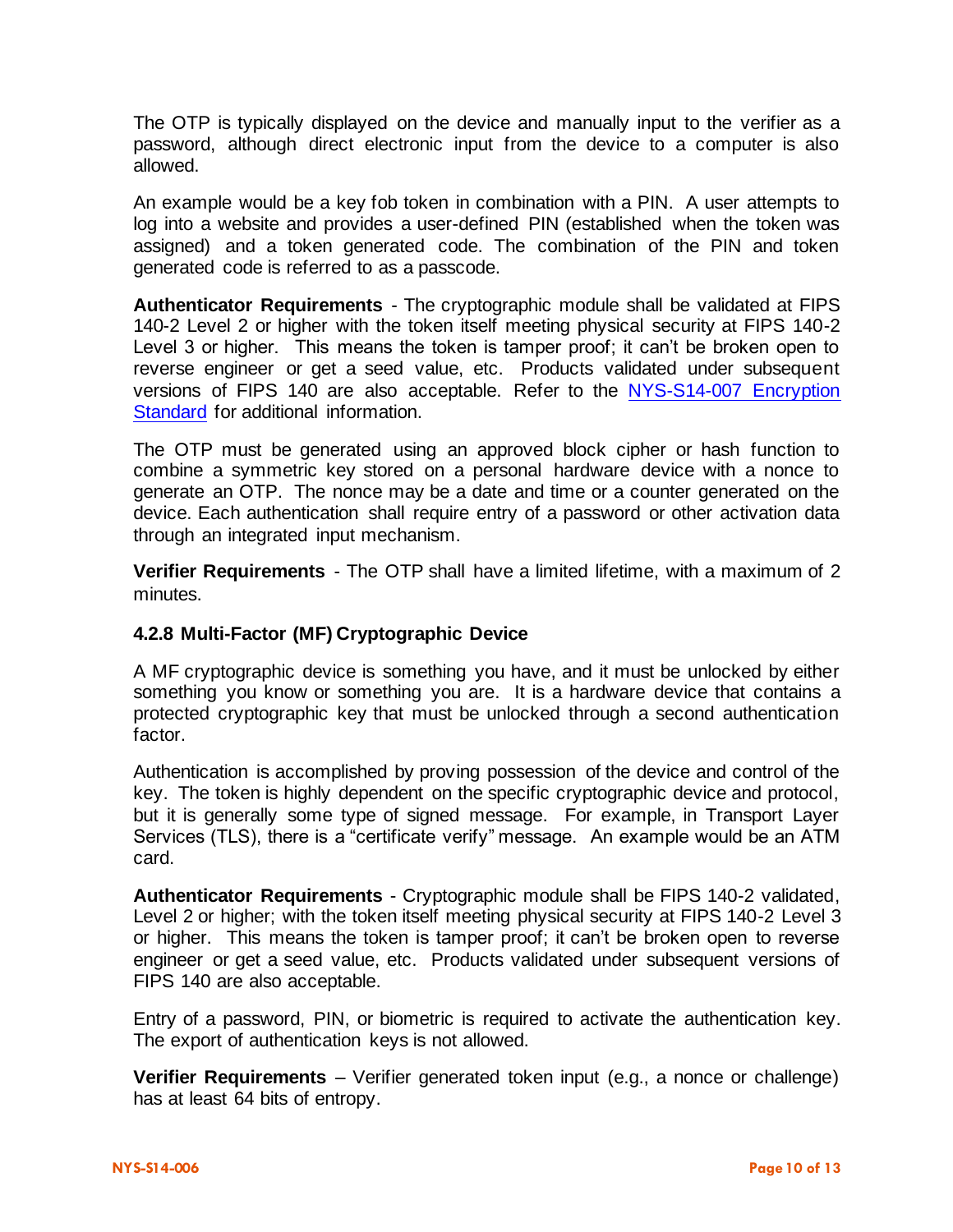#### **4.3 Token Renewal/Re-issuance**

Some token types support the process of renewal, while some support re-issuance. Depending on the assurance level, the user will need to re-establish their identity with the CSP if the token has expired or prove possession of the unexpired token before renewal or re-issuance occurs. Refer to the NYS-S20-001 [Digital Identity Standard](https://its.ny.gov/document/digital-identity-standard) for additional information.

## **5.0 Compliance**

This standard shall take effect upon publication. Compliance is expected with all enterprise policies and standards. ITS may amend its policies and standards at any time; compliance with amended policies and standards is expected.

If compliance with this standard is not feasible or technically possible, or if deviation from this standard is necessary to support a business function, SEs shall request an exception through the Chief Information Security Offic[e exception process.](http://www.its.ny.gov/document/information-security-exception-policy)

# **6.0 Definitions of Key Terms**

Except for terms defined in this standard, all terms shall have the meanings found in [http://www.its.ny.gov/glossary.](http://www.its.ny.gov/glossary)

| <b>Term</b>                                                  | <b>Definition</b>                                                                                                                                                                                                                                                                                    |
|--------------------------------------------------------------|------------------------------------------------------------------------------------------------------------------------------------------------------------------------------------------------------------------------------------------------------------------------------------------------------|
| <b>Authentication</b><br><b>Protocol</b>                     | A defined sequence of messages between a Claimant and a<br>Verifier that demonstrates that the Claimant has possession and<br>control of a valid token to establish his/her identity, and optionally,<br>demonstrates to the Claimant that he or she is communicating<br>with the intended Verifier. |
| <b>Authentication</b><br><b>Factors</b>                      | Something you know, something you have, and something you<br>are.                                                                                                                                                                                                                                    |
| <b>Credential</b><br><b>Service</b><br><b>Provider (CSP)</b> | A trusted entity that issues or registers subscriber authenticators<br>and issues electronic credentials to subscribers.                                                                                                                                                                             |
| <b>Authenticator</b>                                         | Something the claimant possesses and controls (typically a<br>cryptographic module or password) that is used to authenticate<br>the claimant's identity (e.g. token).                                                                                                                                |
| <b>Verifier</b>                                              | An entity that verifies the claimant's identity by verifying the<br>claimant's possession and control of one or two authenticators<br>using an authentication protocol.                                                                                                                              |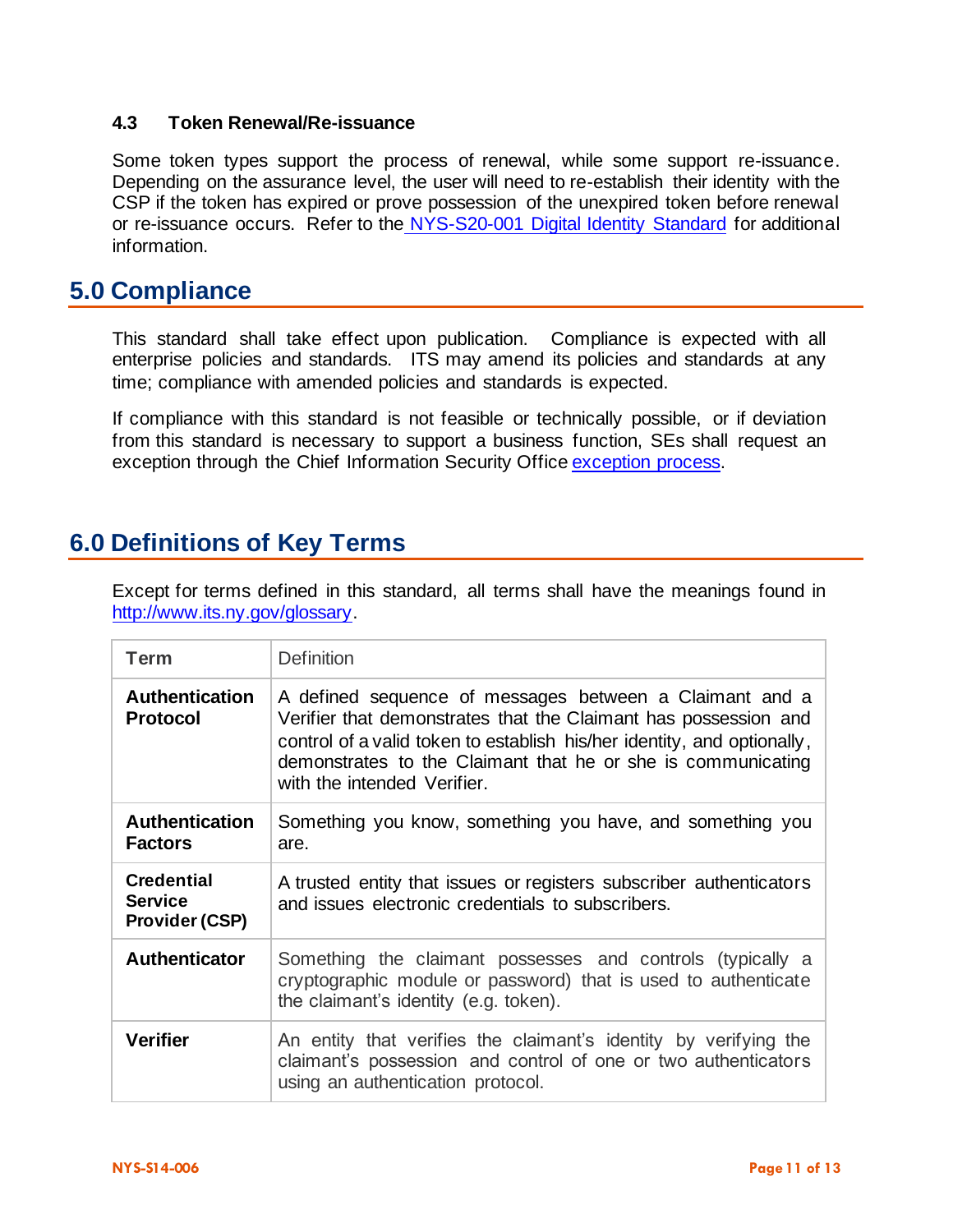# **7.0 Contact Information**

Submit all inquiries and requests for future enhancements to the policy owner at:

**Chief Information Security Office Reference: NYS-S14-006 NYS Office of Information Technology Services 1220 Washington Avenue, Building 5 Albany, NY 12226 Telephone: (518) 242-5200 Email: [CISO@its.ny.gov](mailto:CISO@its.ny.gov)**

Statewide technology policies, standards, and guidelines may be found at the following website: <http://www.its.ny.gov/tables/technologypolicyindex>

# **8.0 Revision History**

This standard shall be subject to periodic review to ensure relevancy.

| <b>Date</b> | <b>Description of Change</b>                                                                                                                                                        | <b>Reviewer</b>                                                                |
|-------------|-------------------------------------------------------------------------------------------------------------------------------------------------------------------------------------|--------------------------------------------------------------------------------|
| 03/21/2014  | Original Standard Release; replaces<br><b>CSCIC/OCS User Password Management</b><br>Standard (S10-004) and CSCIC/OCS<br><b>Privileged Accounts Management Standard</b><br>(S10-003) | Thomas Smith,<br>Chief Information<br><b>Security Officer</b>                  |
| 08/15/2014  | Added row to Table 3: Memorized Secret<br>Token Requirements to require temporary<br>passwords be changed on first logon                                                            | Deborah A.<br>Snyder, Acting<br>Chief Information<br><b>Security Officer</b>   |
| 03/20/2015  | Changed password management and<br>composition standards in Table 3                                                                                                                 | Deborah A.<br>Snyder, Deputy<br>Chief Information<br><b>Security Officer</b>   |
| 05/15/2015  | Clarification to token renewal/re-issuance.                                                                                                                                         | Deborah A.<br>Snyder, Deputy<br>Chief Information<br><b>Security Officer</b>   |
| 02/15/2017  | Update to Scope, contact information and<br>rebranding                                                                                                                              | Deborah A.<br>Snyder, Deputy<br>Chief Information<br><b>Security Officer</b>   |
| 07/16/2020  | Update revised Scope and Authority and<br>update links from Identity Assurance to Digital<br>Identity                                                                               | Karen Sorady,<br><b>Acting Chief</b><br>Information<br><b>Security Officer</b> |